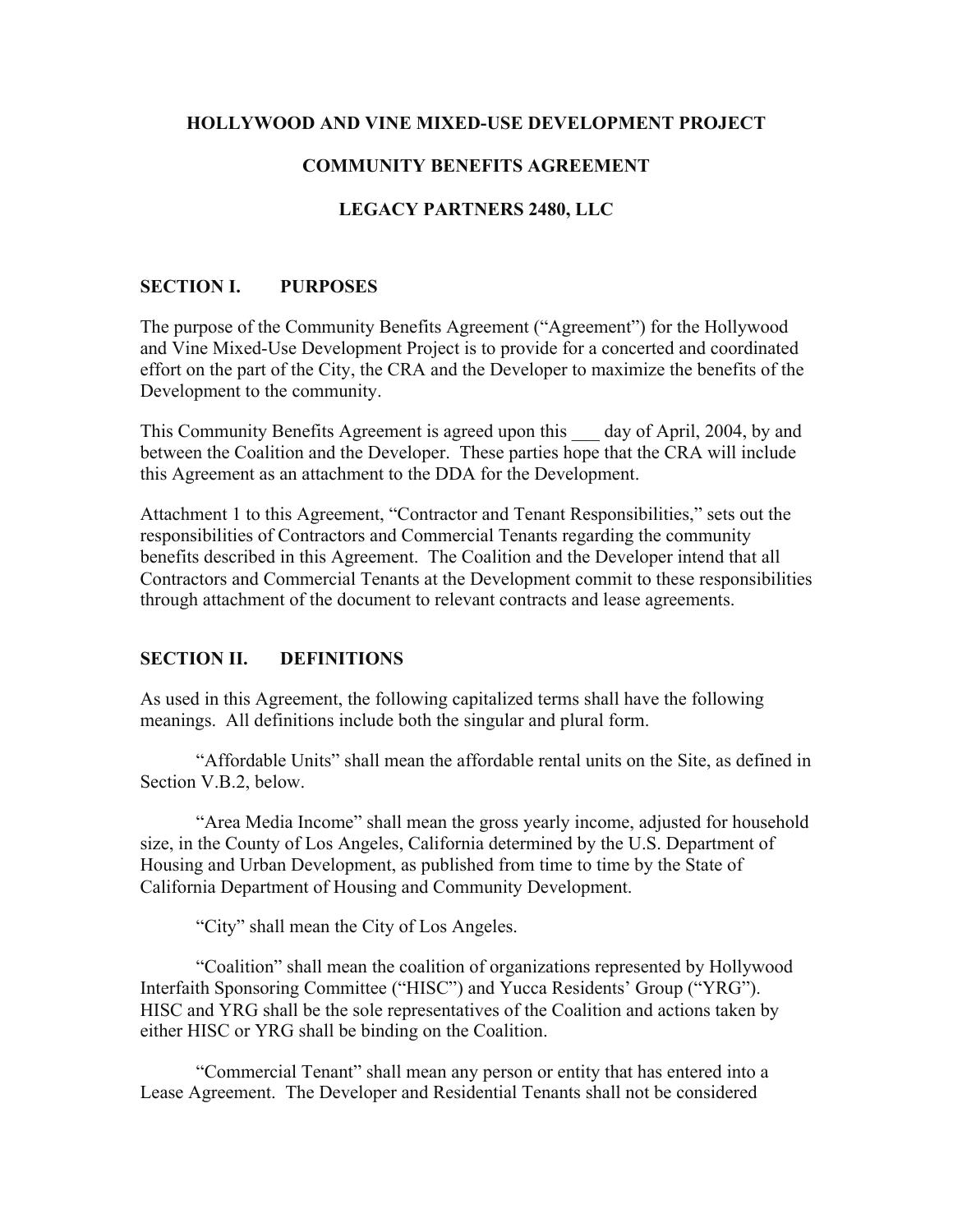Commercial Tenants. A business that operates a parking facility on the Site shall be considered a either a Contractor or Commercial Tenant, as appropriate.

"Contract" shall mean a contract or other agreement that is related to the use, maintenance, or operation of the Development and that will result in On-Site Jobs, directly or indirectly, either under the contract or agreement itself or through one or more subcontracts. A contract or other agreement entered into by a business and the condominium owners' association shall be considered a Contract only if it will require performance of landscaping, custodial, or security services.

"Contractor" shall mean a prime contractor, a subcontractor, or any other business entering into a Contract with the Developer, a Commercial Tenant, or another Contractor. The Developer, Residential Tenants and Commercial Tenants shall not be considered Contractors. A business that operates a parking facility on the Site shall be considered a either a Contractor or Commercial Tenant, as appropriate.

"CRA" shall mean the Community Redevelopment Agency of the City of Los Angeles.

"Developer" shall mean Legacy Partners 2480, LLC, a California limited liability company.

"Development" shall mean the development project located on the Site, and the subject of the Disposition and Development Agreement ("DDA") between the CRA and the Developer approved by the CRA Board on or about December 12, 2003 and the Joint Development Agreement ("JDA") entered into by the Metropolitan Transit Authority ("MTA") and Developer.

"Gatehouse" shall mean Gatehouse Hollywood Development L.P., a Texas limited partnership.

"Housing Units" shall mean any and all apartment and condominium units on the Site.

"Lease Agreement" shall mean a lease agreement for use or occupancy of retail or hotel space within the Site, excluding leases for signage, for antennae space, for Housing Units, and for space to park a vehicle. A lease agreement entered into by a business that will operate a parking facility on the Site shall be considered a Lease Agreement.

"Low-Income Individual" shall mean an individual whose household income is no greater than 80% of the median income for the Metropolitan Statistical Area in which the individual resides.

"On-Site Jobs" shall mean all jobs for which at least fifty percent of the work hours occur on the Site, and that arises out of either an employment relationship or an independent contractor relationship. Jobs for which the employer is a Residential Tenant shall not be considered On-Site Jobs.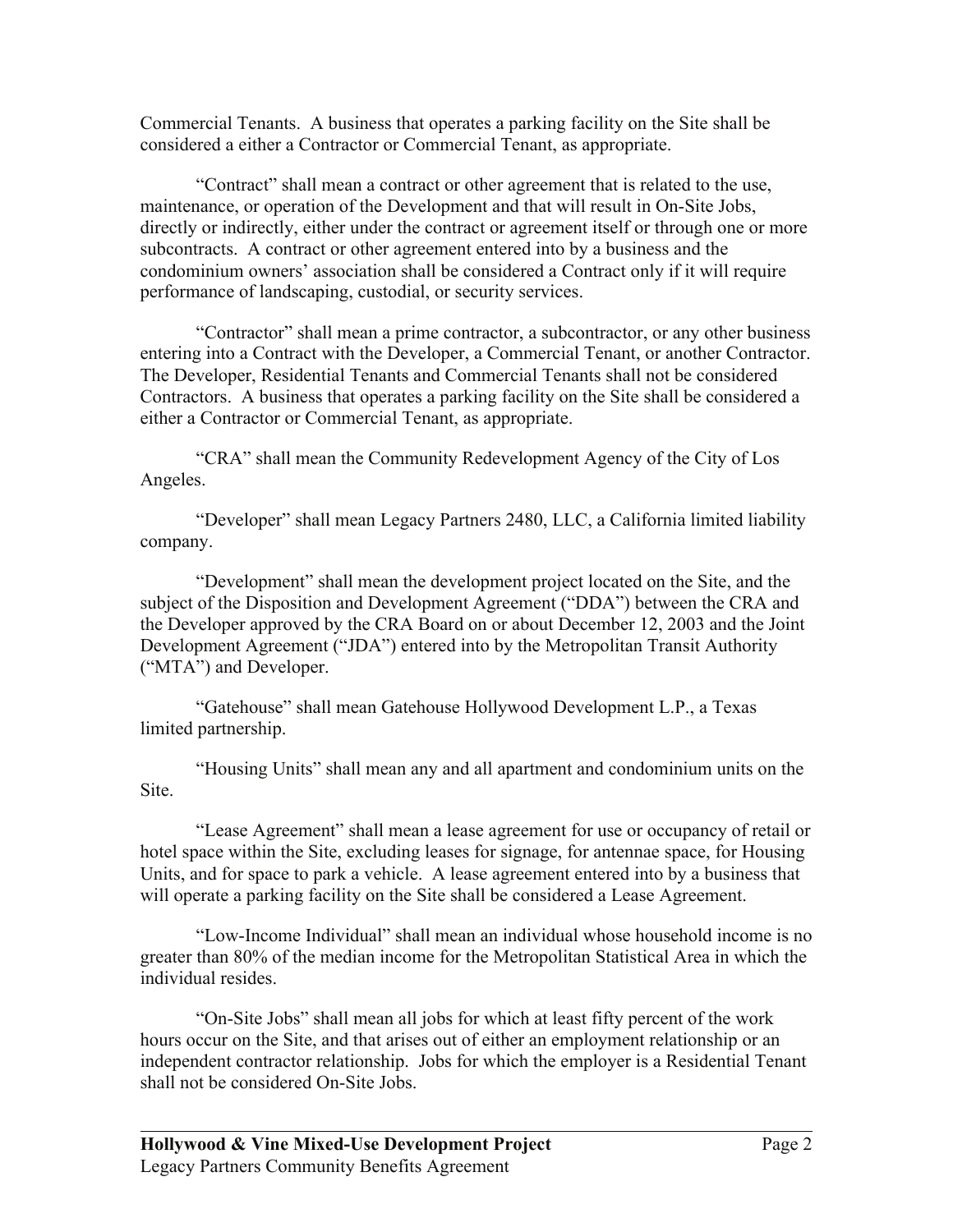"Rent" shall mean the total of monthly payments by tenants for the following: use and occupancy of the residential unit and land and associated facilities, including parking; any separately charged fees or service charges assessed by Developer which are required of all tenants, other than security deposits; the cost of an adequate level of service for utilities paid by the tenant, including garbage collection, sewer, water, electricity, gas and other heating, cooking and refrigeration fuel, but not cable or telephone service; any other interest, taxes, fees or charges for use of the land or associated facilities and assessed by a public or private entity other than Developer, and paid by the tenant.

"Residential Tenant" shall mean a person or group of people who own or occupy some portion of the Site for use as a residence. No guest or client of the hotel shall be deemed a Residential Tenant.

"Site" shall mean that portion of the approximately 4.65 acres bounded by Hollywood Boulevard to the north, Selma Avenue on the south, Argyle Avenue on the east and Vine Street on the west in the City which is more particularly described in the DDA.

"Targeted Job Applicants" shall mean individuals described in Section IV.C of this Agreement.

# **SECTION III. LIVING WAGE PROGRAM**

# **A. Developer's Responsibilities Regarding Living Wages.**

**1. Compliance with Living Wage Ordinance**. The Developer shall comply with all substantive provisions, monitoring provisions, and enforcement provisions of the CRA's Living Wage policy.

**2. Seventy Percent Living Wage Goal**. The Developer shall use reasonable efforts to maximize the number of Living Wage Jobs on the Site. The Developer shall use reasonable efforts to ensure that, at all times, at least seventy percent (70%) of On-Site Jobs are Living Wage Jobs, as defined in Section III.A.2.c. below. The Developer and the Coalition agree that this is a reasonable requirement in light of all the circumstances.

**a. Achievement of Living Wage Goal**. The percentage of Living Wage Jobs on the Site shall be assessed and reported in accordance with the requirements set forth in Section III.A.2.d below. In the event that the Living Wage Goal is not attained during any two-year period, the Developer shall promptly meet and confer with the Coalition to determine mutually agreeable additional steps to achieve the Living Wage Goal, and shall ensure that such steps are expeditiously and fully undertaken.

**b. Penalty for Failure to Attain Living Wage Goal.**  Notwithstanding anything to the contrary, failure to attain the Living Wage Goal shall not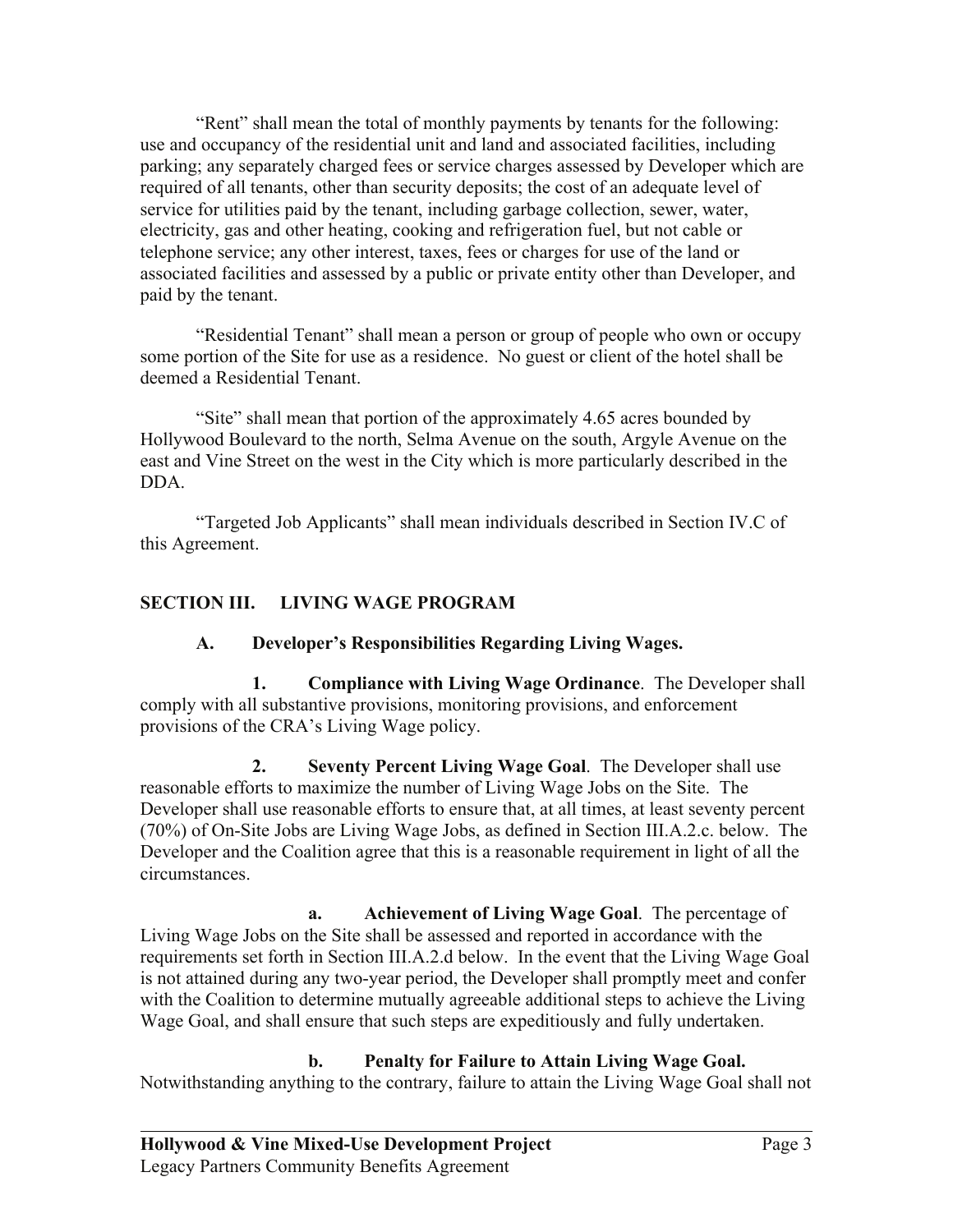constitute a breach of this Agreement or the DDA or default of responsibilities thereunder. However, if the CRA determines in its reasonable discretion that the Developer has not used reasonable efforts during any consecutive two-year period to ensure that the Living Wage Goal is attained, then the CRA may assess a penalty of \$10,000 for each such period, and the Developer will pay such penalty. This penalty shall be the exclusive sanction for non-compliance with the provisions of Section III.A.2. No other liability shall accrue to the Developer in connection with Section III.A.2.

**c. Calculating Percentage of Living Wage Jobs.** For purposes of this Section III.A, the percentage of Living Wage Jobs on the Site shall be determined by dividing the total number of Living Wage Jobs by the total number of On-Site Jobs in accordance with the following guidelines:

**i. Definition of Living Wage Jobs.** On-Site Jobs falling into any one of the following categories shall be considered Living Wage Jobs:

- jobs covered by the City's Living Wage Ordinance, the CRA's Living Wage policy, or Section III.A.1 of this Agreement, and for which the employer is in compliance with substantive terms of the relevant ordinance or policy and any implementing regulations;
- jobs for which the employee is paid at least \$8.53 per hour in wages if the worker is provided with employer-sponsored health insurance, or \$9.78 per hour in wages otherwise (these amounts shall be adjusted in concert with cost-of-living adjustments to wages as required under the City's Living Wage Ordinance);
- jobs for which the employee is paid on a salaried basis at least \$17,060 per year in wages if the employee is provided with employer-sponsored health insurance, or \$19,560 per year in wages otherwise (these amounts shall be adjusted in concert with cost-of-living adjustments to wages as required under the City's Living Wage Ordinance); and
- jobs covered by a bona fide collective bargaining agreement.

**ii. Exemption for Small Businesses**. Jobs arising out of employment by or independent contract with a Commercial Tenant with fewer than ten employees shall not be included in the calculation of the percentage of Living Wage Jobs under this Section.

**d. Reporting Requirements**. Every 12 months after the commencement of construction work for the Development, the Developer shall provide to the CRA and the Coalition a report on the percentage of Living Wage Jobs on the Site. Each report shall contain data for the Site as a whole, as well as data for each employer that is not exempt under Section III.A.2.c.ii. Data regarding particular employers will not include precise salaries; rather, such data will include only the number of On-Site Jobs and Living Wage Jobs for that employer, and the number of On-Site jobs for which that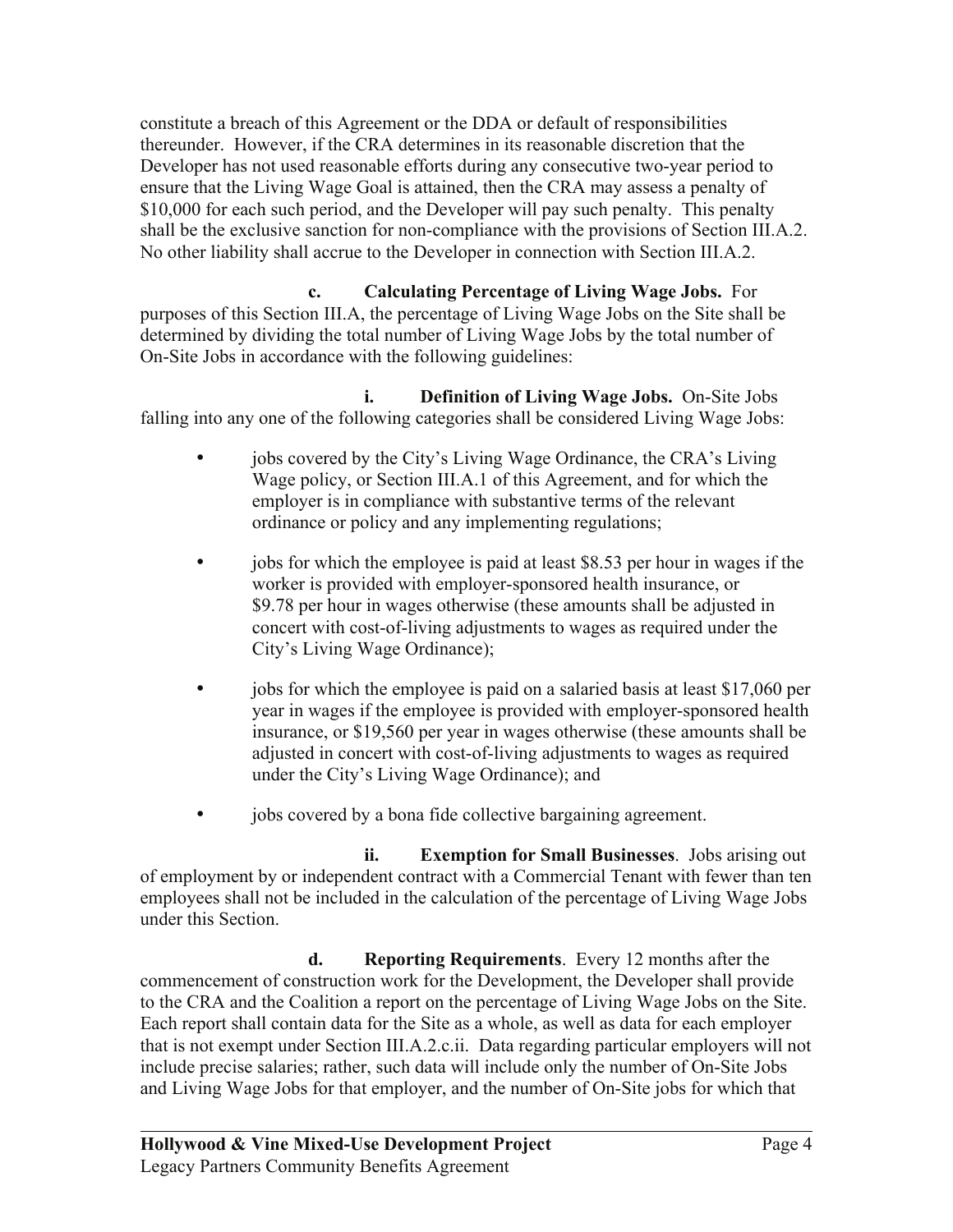employer provides health insurance to employees. If the report indicates that the Living Wage Goal is not being met for the Site as a whole, the report shall include a statement of reasons for the failure to achieve the Living Wage Goal. In compiling the report, the Developer shall be entitled to reasonably rely on information provided by employers, and need not conduct independent investigation of data provided, unless the Developer receives clear indications that data provided by employers is incomplete or inaccurate.

# **3. Selection of Tenants**

# **a. Developer Notifies Coalition Before Selecting**

**Commercial Tenants.** At least 30 days before signing any Lease Agreement or Contract, the Developer shall use reasonable efforts to notify the Coalition that the Developer is considering entering into such Lease Agreement or Contract and shall identify the prospective Commercial Tenant. If the Coalition so requests, the Developer shall use reasonable efforts to meet with the Coalition regarding the prospective Commercial Tenant's impact on the percentage of Living Wage Jobs on the Site. If reasonable factors so require, the Developer may give notice less than 30 days prior to signing such a Lease Agreement or Contract; provided, however, the Developer shall at the earliest practical date give the Coalition notice of the identity of the prospective Commercial Tenant, and shall be available to meet with the Coalition during a window of at least forty-eight hours, with such window occurring prior to the Developer's signing the Lease Agreement or Contract.

# **b. Coalition Meeting with Prospective Commercial**

**Tenants**. At least 30 days before signing a Lease Agreement or Contract, the Developer will use reasonable efforts to arrange and attend a meeting between the Coalition and the prospective Commercial Tenant, if the Coalition so requests. At such a meeting, the Coalition and the Developer will discuss with the prospective Commercial Tenant available incentives for and assistance with provision of living wages and health insurance to employees. The Developer will use reasonable efforts to assist the Coalition in encouraging payment of living wages. If reasonable factors so require, such a meeting may occur less than 30 days prior to signing a Lease Agreement or Contract; provided, however, in such cases the meeting shall be scheduled to occur on the earliest practical date.

**c. Consideration of Impact on Living Wage Goal**. To the extent reasonable, the Developer shall consider as a substantial factor each prospective Commercial Tenant's potential impact on the percentage of Living Wage Jobs on the Site when selecting prospective Commercial Tenants.

**B. Collaboration Toward Living Wage Incentive Programs.** The Developer and the Coalition shall use reasonable efforts to work collaboratively with each other and with interested governmental and private entities to develop programs that will assist Commercial Tenants in paying living wages to employees. The Coalition shall seek funding sources to enable Commercial Tenants to receive incentives and assistance of substantial economic value for payment of living wages to employees.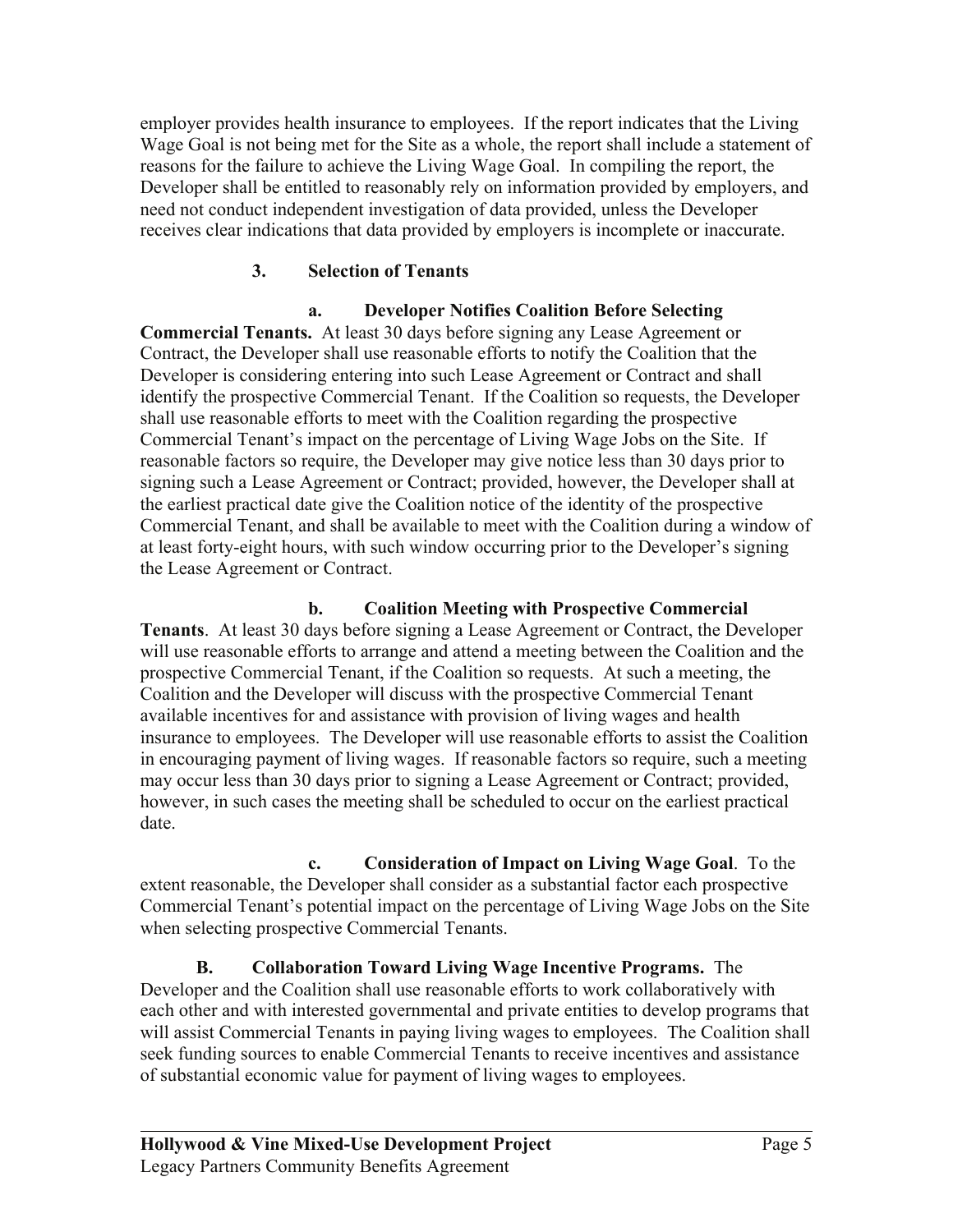# **SECTION IV. FIRST SOURCE HIRING POLICY**

**A. Purpose.** The purpose of the First Source Hiring Policy is to facilitate the employment of Targeted Job Applicants in the Development. It is a goal of this Agreement that the First Source Hiring Policy benefit employers in the Development by providing, through a non-exclusive referral system, a pool of qualified job applicants.

**B. Coverage.** The First Source Hiring Policy, set forth in Attachment 1, Contractor and Tenant Responsibilities, shall apply to hiring by Commercial Tenants and Contractors for all On-Site Jobs**,** except for jobs for which the hiring procedures are governed by a bona fide collective bargaining agreement that conflicts with the First Source Hiring Policy. For hiring for any On-Site Jobs for which the Developer is the employer, the Developer shall have the same responsibilities as would a Commercial Tenant under Attachment 1.

**C. Targeted Job Applicants.** Targeted Jobs Applicants include the following three categories of individuals. Job referrals under the First Source Hiring Policy shall be made in the order of priority set forth below.

**First Priority:** individuals whose residence or place of employment has been displaced by the Development.

**Second Priority:** Low-Income Individuals living within one mile of the Site.

**Third Priority:** Low-Income Individuals living in census tracts throughout the City for which household income is no greater than 80% of the median household income for the Los Angeles Metropolitan Statistical Area.

**D. First Source Referral System Responsibilities.** The following functions related to the First Source Hiring Policy shall be performed by the First Source Referral System:

**1.** receive employer notification of job openings, promptly initiate recruitment and pre-screening activities, and provide an estimate to employers of the number of qualified applicants it is likely to refer;

**2.** coordinate with various job-training centers to facilitate access to a pool of qualified applicants from which to draw referrals;

**3.** screen and refer Targeted Job Applicants according to qualifications and specific selection criteria submitted by employers;

**4.** maintain contact with employers with respect to employers' hiring decisions regarding applicants referred by the First Source Referral System;

**5.** assist employers with reporting responsibilities by supplying reporting forms and by other reasonable means;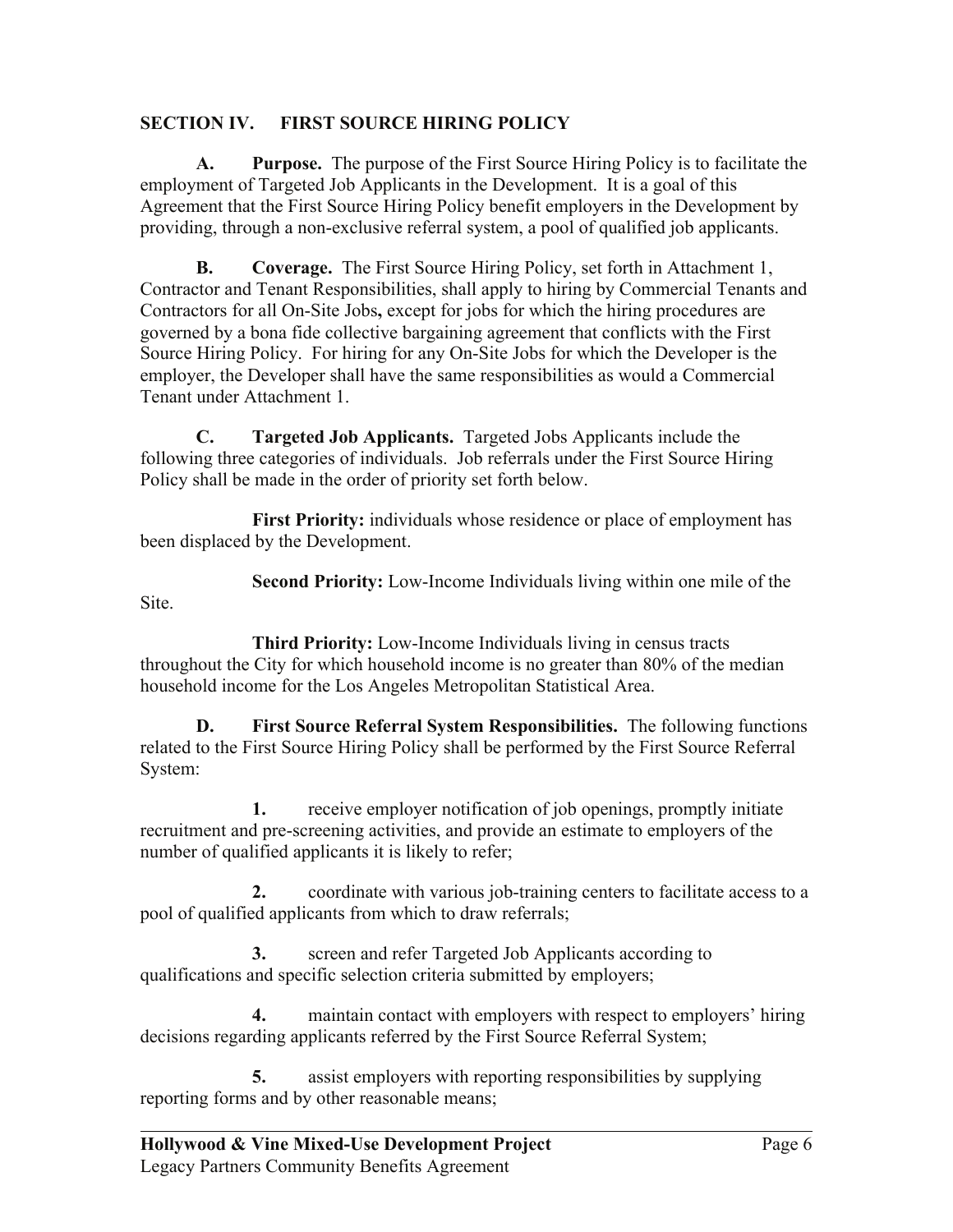**6.** assist the Coalition and governmental entities in monitoring compliance with the First Source Hiring Policy;

**7.** submit annual aggregate reports for all employers on the Site to the CRA, with a copy to the Coalition, detailing the employment of Targeted Job Applicants in the Development and the effectiveness of the First Source Hiring Policy;

**8.** work collaboratively with the Developer, the Coalition, job training centers, applicants, and governmental entities to administer the First Source Referral System effectively and efficiently.

**E. First Source Referral System Operation.** The Developer and the Coalition shall make reasonable efforts to engage the Hollywood Worksource Center to operate the First Source Referral System. If such efforts are unsuccessful, the Developer and the Coalition shall engage another mutually agreed upon entity to operate the First Source Referral System.

**F. Developer's Liaison.** The Developer shall designate a liaison for issues related to the First Source Hiring Policy. The liaison shall work with the First Source Referral System, the CRA, and City officials, as appropriate, to ensure effective implementation of the First Source Hiring Policy.

**G. On-Site Facility.** The Developer and Gatehouse shall jointly provide a trailer on the Site for rent-free use of the First Source Referral System during construction of the Development.

**H. Planning.** The Developer and Coalition shall make reasonable efforts to ensure that not later that three (3) months prior to the commencement of construction on the Site, the Hollywood Worksource Center staff meet with Hollywood Interfaith Sponsoring Committee, the Yucca Residents Group, the Developer's Liaison and any other appropriate individuals to design, plan and implement the First Source Referral System in accordance with this Section.

**I. Additional Provisions.** Additional provisions regarding the First Source Hiring Policy are set forth in Attachment 1, Contractor and Tenant Responsibilities.

# **SECTION V. AFFORDABLE HOUSING**

**A. Purpose.** The Developer and Gatehouse plan to construct Housing Units, including both condominiums and rental apartments, as part of the Development. The Developer intends to create an inclusionary housing development, and the Coalition supports that goal. To that end, the Developer shall implement the Affordable Housing Program as set forth in Section V.B. of this Agreement.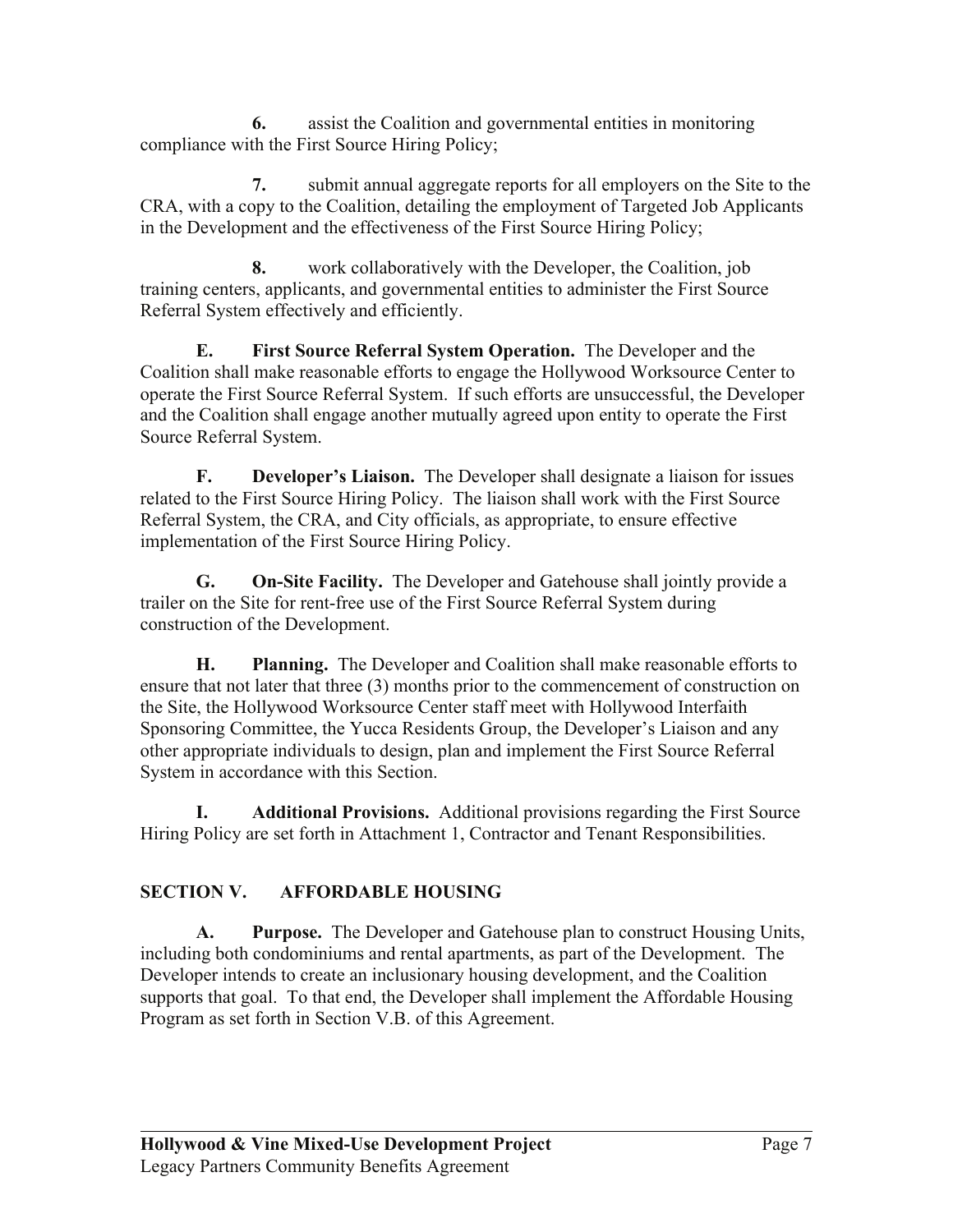# **B. Affordable Housing Program**

**1. Number of Affordable Units.** The Development shall include Affordable Units on the Site. The number of Affordable Units shall be equal to the greater of (a) twenty percent of the total number of rental apartment units constructed on the Site, or (b) fifteen percent of the total number of Housing Units constructed on the Site and on the Gatehouse portion of the Hollywood and Vine Mixed-Use Development Project.

**2. Affordable Units.** A rental apartment is an "Affordable Unit" if the total charges for Rent, do not exceed thirty percent of a specified household income. Specified household incomes are calculated as proportions of the Area Median Income. Specified household incomes for Affordable Units are set forth below, with the proportion of Affordable Units on the Site for each.

**a.** Total Rent for one-third of Affordable Units shall be based on a maximum household income of 50% of the Area Median Income.

**b.** Total Rent for one-third of Affordable Units shall be based on a maximum household income of 80% of the Area Median Income.

**c.** Total Rent for one-third of Affordable Units shall be based on a maximum household income of 120% of the Area Median Income.

**3. Nondiscrimination**. The Developer shall ensure that owners and managers of Affordable Units on the Site do not discriminate against any individual who is a recipient of federal, state or local housing subsidies, including rental assistance or rental supplements, because the individual is such a recipient, or because of any requirement of such subsidies, assistance or supplements.

**4. Early applications.** To the extent permitted by applicable law, the Developer shall use reasonable efforts to ensure that owners and managers of Affordable Units on the Site provide applications for Affordable Units to the Hollywood Interfaith Sponsoring Committee and the Yucca Residents Group, as well as any other local organizations that the community's City Council office deems appropriate, at least three weeks before applications for such units are released to the general public.

# **SECTION VI. JOB TRAINING**

Notwithstanding anything to the contrary contained in Exhibit "H" to the DDA, prior to any construction on the Site, the Developer shall provide \$50,000 to the Workforce and Economic Development Department of the California Labor Federation to fund job training, and shall provide \$25,000 to the Los Angeles Metro Alliance's Health Care Careers Ladder Training Program.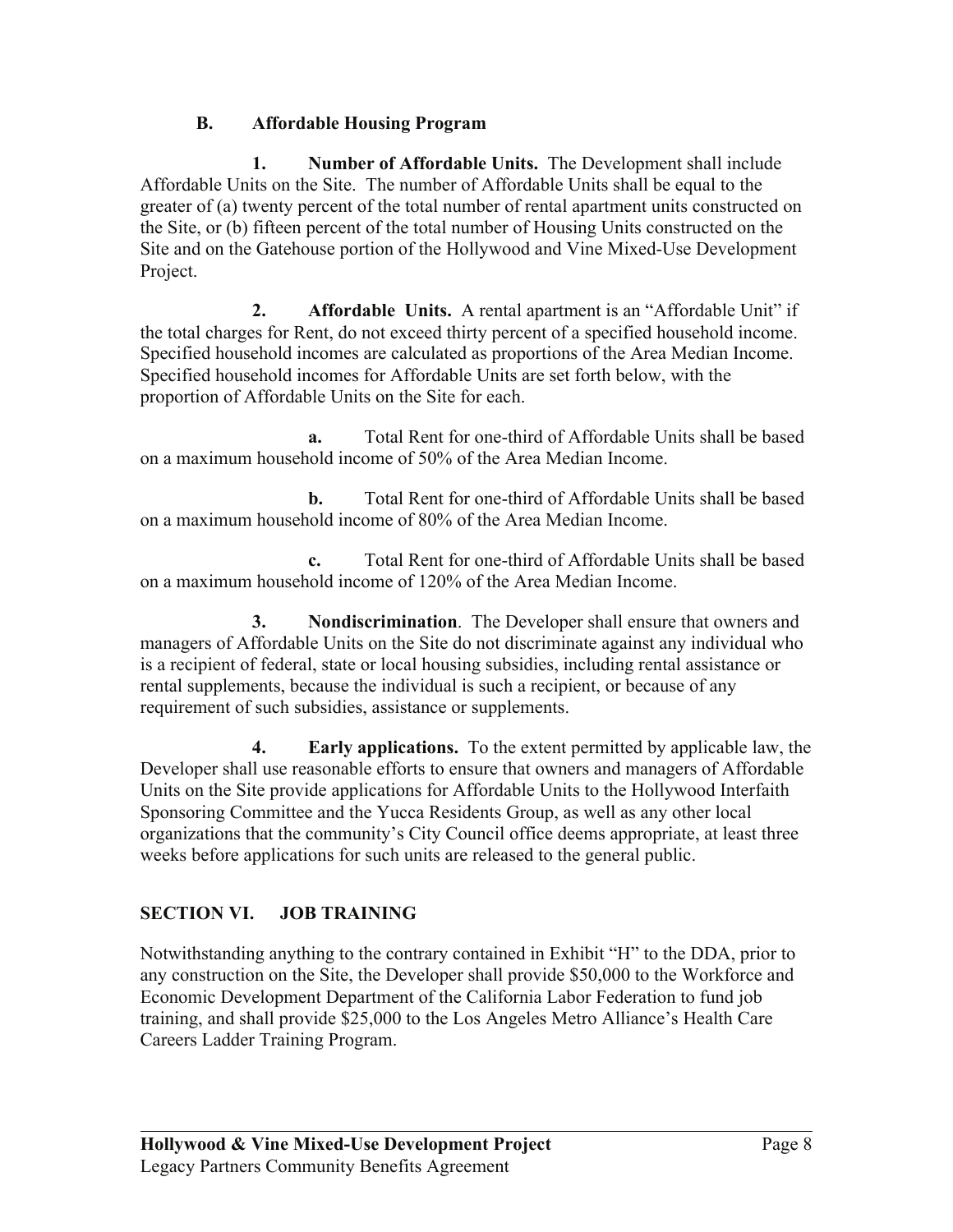### **SECTION VII. HEALTH CARE OUTREACH**

**A. Developer Outreach Funding**. Upon receipt of a building permit for construction on the Site, the Developer shall provide \$15,000 to fund a health care access outreach program. The Coalition shall work with the local City Council office on design and implementation of the program.

**B. Enabling Outreach.** The Developer shall reasonably cooperate with efforts by community organizations to provide information about health care programs and services to individuals working in On-Site Jobs and to Residential Tenants.

### **SECTION VIII. IMPLEMENTATION OF COMMUNITY BENEFITS PLAN**

The Developer will continue to meet with community-based organizations, affected parties, interested governmental entities, and the Coalition in a good faith reasonable effort to develop strategies for implementation of the policies and programs set forth in this Community Benefits Agreement.

# **SECTION IX. GENERAL LEGAL PROVISIONS**

### **A. Inclusion of Contractor and Tenant Responsibilities in Leases, Contracts, and Purchase Agreements.**

**1. Lease Agreements.** The Developer shall not execute any Lease Agreement unless Attachment 1, Contractor and Tenant Responsibilities, is included as a material term thereof.

**2. Contracts.** The Developer shall not execute any Contract unless Attachment 1, Contractor and Tenant Responsibilities, is included as a material term thereof.

**3. Purchase Agreements.** The Developer shall not execute any deed conveying title to the entirety of or any portion of the Site (excluding any deed for the condominiums) unless (i) the Developer and the entity receiving title have executed a purchase agreement governing conveyance of title, and (ii) under that purchase agreement, the entity receiving title assumes as binding legal obligations all responsibilities of the Developer under this Agreement.

**4. Assurance Regarding Preexisting Contracts.** The Developer warrants and represents that as of the date of mutual execution of this Agreement, it has executed no lease agreement, purchase agreement, or other contract that would violate any provision of this Section IX.A. had it been executed after the date of mutual execution of this Agreement.

**5. Release of Developer's Liability**. The Developer shall have no liability for any breach of this Agreement by a Commercial Tenant, a successor owner, or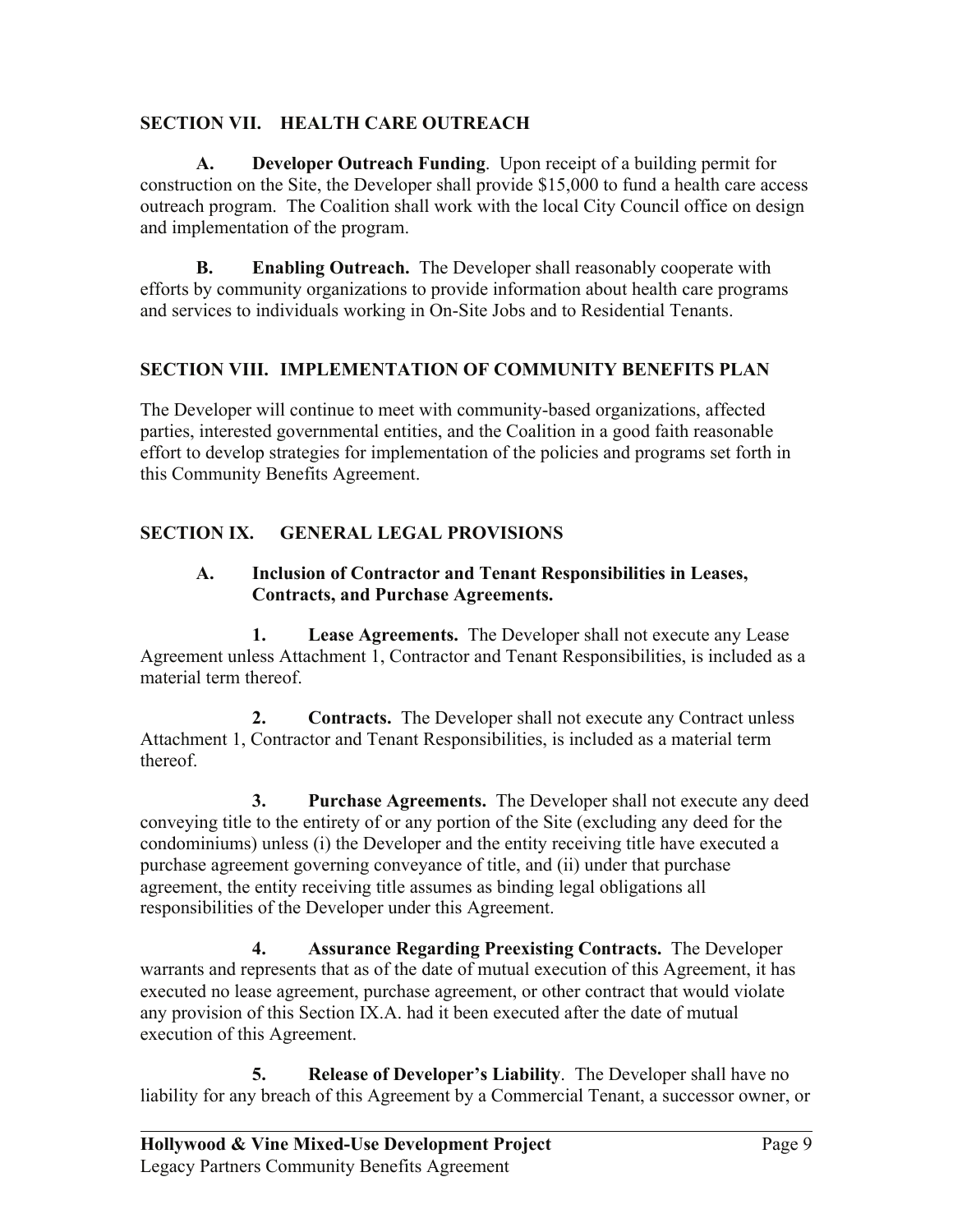a Contractor, if the Developer has fully complied with this Section IX.A. with regard to that entity.

**B. Compliance with State and Federal Law.** The Agreement shall be enforced only to the extent that it is consistent with the laws of the state of California and the United States. If any provision of this Agreement is held by a court of law to be in conflict with state or federal law, the applicable law shall prevail over the terms of this Agreement, and the conflicting provisions of this Agreement shall not be enforceable.

**C. Severability Clause.** If any term, provision, covenant or condition of this Agreement is held by a court of competent jurisdiction to be invalid, void, or unenforceable, the remainder of the provisions shall continue in full force and effect.

**D. Binding on Successors.** The Agreement shall be binding upon and inure to the benefit of the successors in interest, transferees, assigns, present and future partners, subsidiary corporations, affiliates, agents, representatives, heirs, and administrators of each of the parties hereto. Any reference in this Agreement to a party shall be deemed to apply to any successor in interest, transferee, assign, present or future partner, subsidiary corporation, affiliate, agent, representative, heir or administrator of such party.

**E. Intended Beneficiaries.** With regard solely to the terms and provisions of this Agreement, the City, the CRA, and the Coalition are intended third-party beneficiaries of contracts and other agreements of which this Agreement is a part this Agreement. The City, the CRA, and the Coalition shall each independently have the right to enforce the provisions of this Agreement as provided herein against all contracts or other agreements of which this Agreement is a part.

**F. Material Terms and Inclusion in Development Agreements.** All provisions of this Agreement shall be material terms of any deed, lease, or contract of which this Agreement is a part pursuant to the terms hereof. The Developer agrees to use reasonable efforts to include this Agreement as a material term of its Disposition and Development Agreement with the CRA, and of any development agreement or similar agreement entered into with the City regarding any portion of or the entirety of the Site.

**G. Remedies.** This Agreement may be the basis for a request for injunctive relief with respect to performance of any term of this agreement. The parties hereto agree that money damages would be an inadequate remedy for any breach (or threatened breach) of this Agreement, and agree that this Agreement may be enforced by an application for a preliminary or permanent injunction, by a decree of specific performance, or other such order or decree of a court of competent jurisdiction. In no event shall the CRA or Coalition be entitled to damages except as expressly provided in Section III A.2.b. above. The agreed remedies set forth herein shall not be construed to limit or derogate any legal or equitable remedy authorized by applicable law or a court's ability to determine facts, weigh evidence, and exercise its own discretion with respect to enforcement of any term or condition of this Agreement.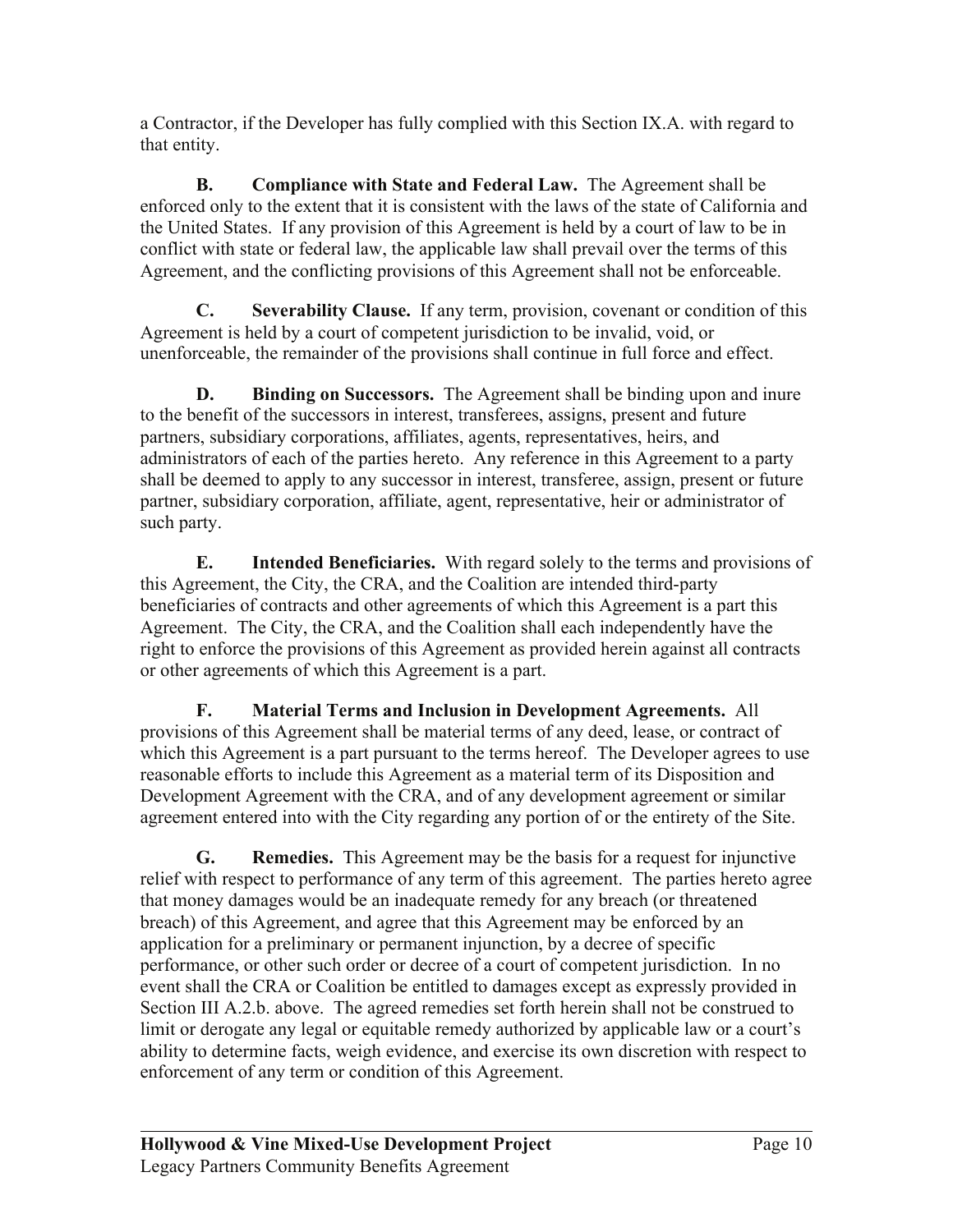**H. Covenants Run with Land.** The provisions of this Agreement are covenants that run with the land and bind all grantees, lessees or other transferees thereto for the benefit of and in favor of the City, the CRA and the Coalition.

**I. Term**. This Agreement shall become effective on the date of mutual execution of this Agreement and shall terminate twenty (20) years from such date. Upon termination of this Agreement, no entity with responsibilities under this Agreement or Attachment 1, Contractor and Tenant Responsibilities, shall have any further responsibilities. The termination date shall be uniform with regard to all entities with responsibilities under this Agreement or Attachment 1.

**J. Waiver.** The waiver by any party of any provision or term of this Agreement shall not be deemed a waiver of any other provision or term of this Agreement. The mere passage of time, or failure to act upon a breach, shall not be deemed as a waiver of any provision or term of this Agreement.

**K. Construction**. Each of the parties has been advised by counsel with regard to this Agreement. Accordingly, this Agreement shall not be strictly construed against any party, and the rule of construction that any ambiguities be resolved against the drafting party shall not apply to this Agreement.

**L. Entire Agreement**. The Agreement contains the entire agreement between the parties and supercedes any prior agreements, whether written or oral. References herein to this Agreement include all attachments. This Agreement may not be altered, amended or modified except by an instrument in writing signed by the parties hereto.

**M. Conflicting Terms**. Except as provided in Section VI, in the event of any conflict or inconsistency between the terms and conditions of this Agreement and the terms and the terms and conditions of the DDA, the DDA shall control.

**N. Authority of Signatories.** The individuals executing this Agreement represent and warrant that they have the authority to sign on behalf of their respective parties.

**O. Correspondence**. All correspondence shall be in writing and shall be addressed to the affected parties at the addresses set forth below. A party may change its address by giving notice in compliance with this Section IX.O. The addresses of the parties are:

If to Developer:

 Dennis Cavallari Legacy Partners 2480, LLC 30 Executive Park, Suite 100 Irvine, CA 92614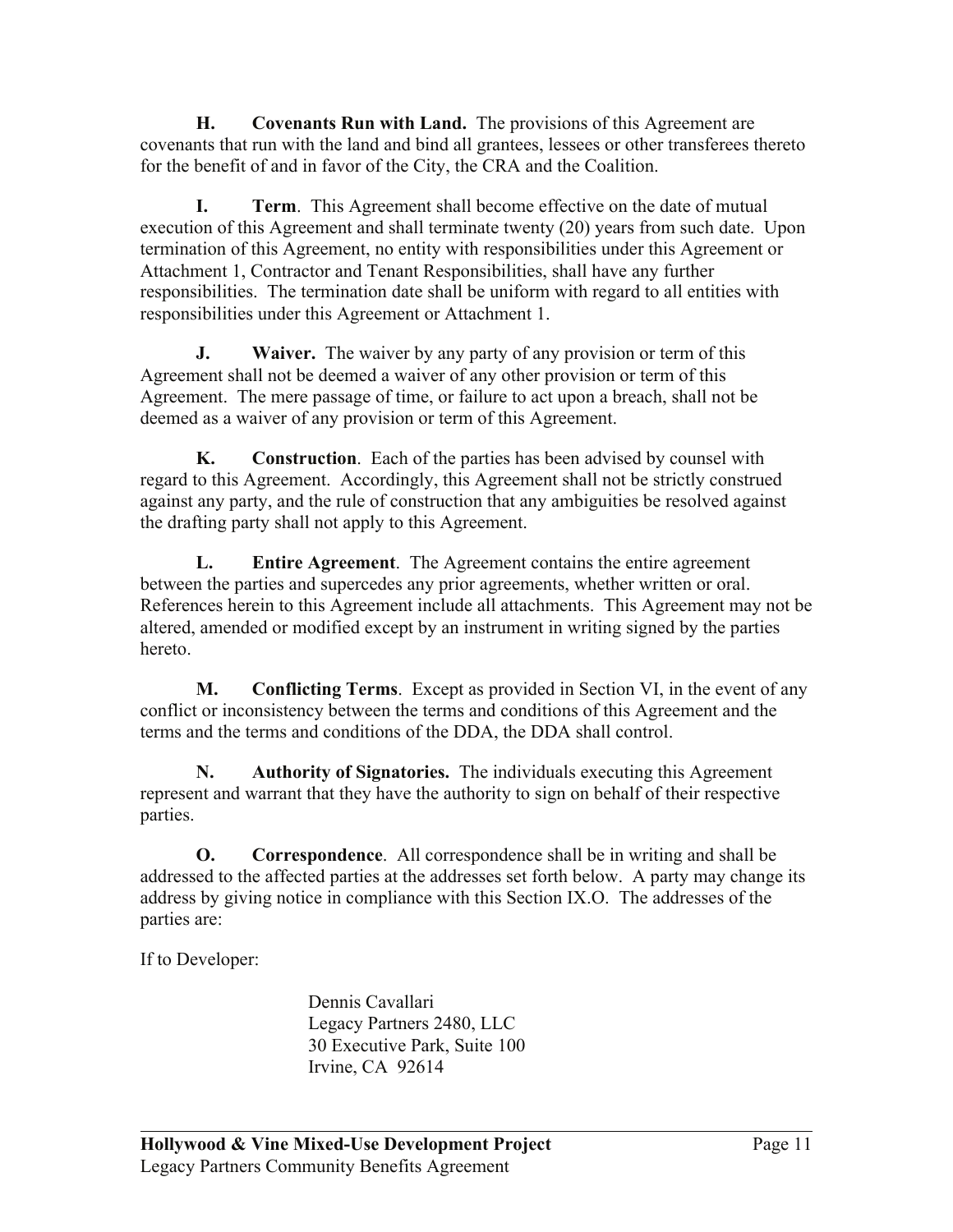If to Coalition:

 Attn: Bob Untiedt Hollywood Interfaith Sponsoring Committee 6128 Hollywood Blvd. Los Angeles, CA 90028